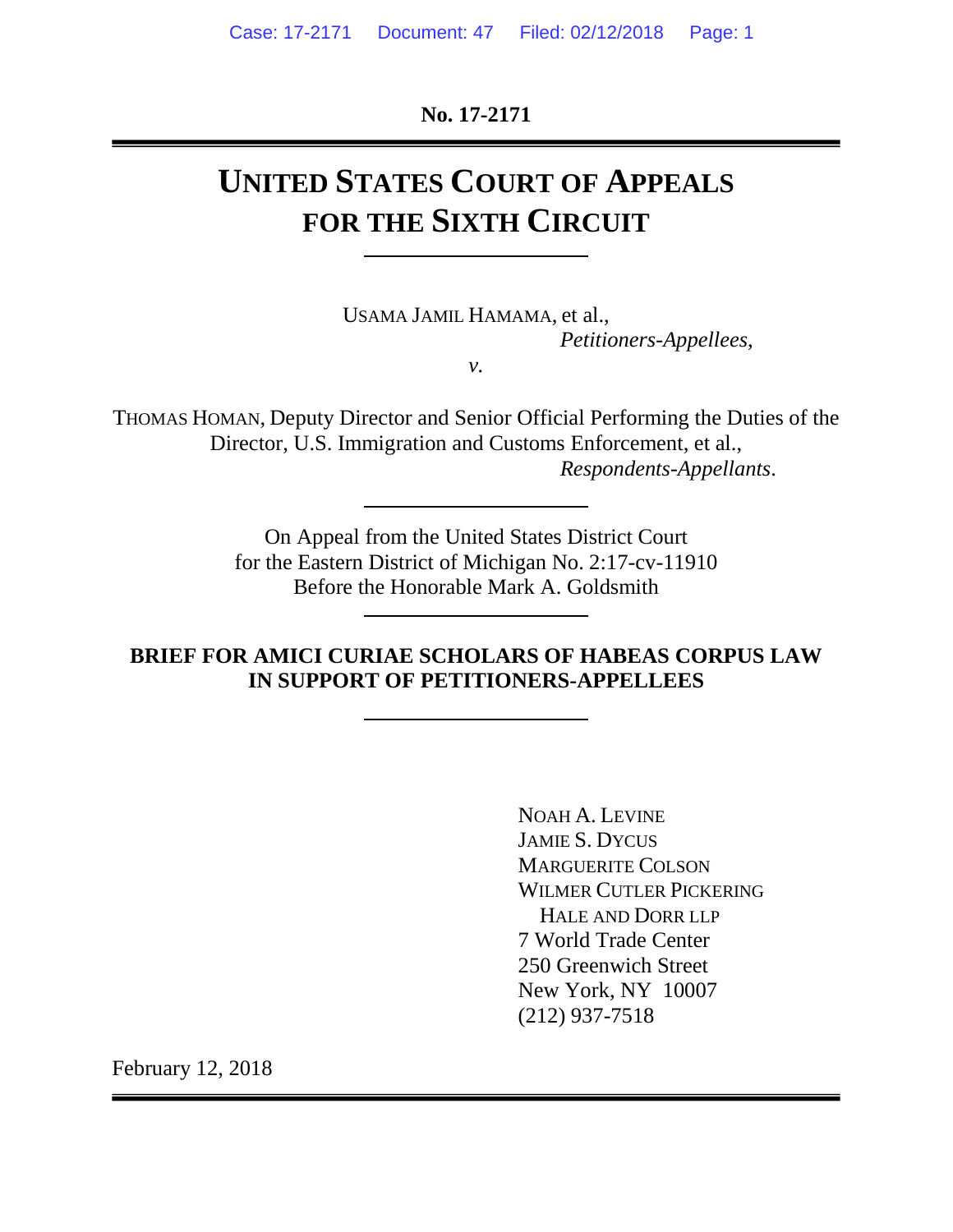# **DISCLOSURE OF CORPORATE AFFILIATIONS AND FINANCIAL INTEREST**

Pursuant to Sixth Cir. R. 26.1, amici curiae make the following disclosure:

1. Is said party a subsidiary or affiliate of a publicly owned corporation? If Yes, list below the identity of the parent corporation or affiliate and the relationship between it and the named party:

# **No.**

2. Is there a publicly owned corporation, not a party to the appeal, that has a financial interest in the outcome? If yes, list the identity of such corporation and the nature of the financial interest:

# **NONE.**

Dated: February 12, 2018

/s/ Noah A. Levine NOAH A. LEVINE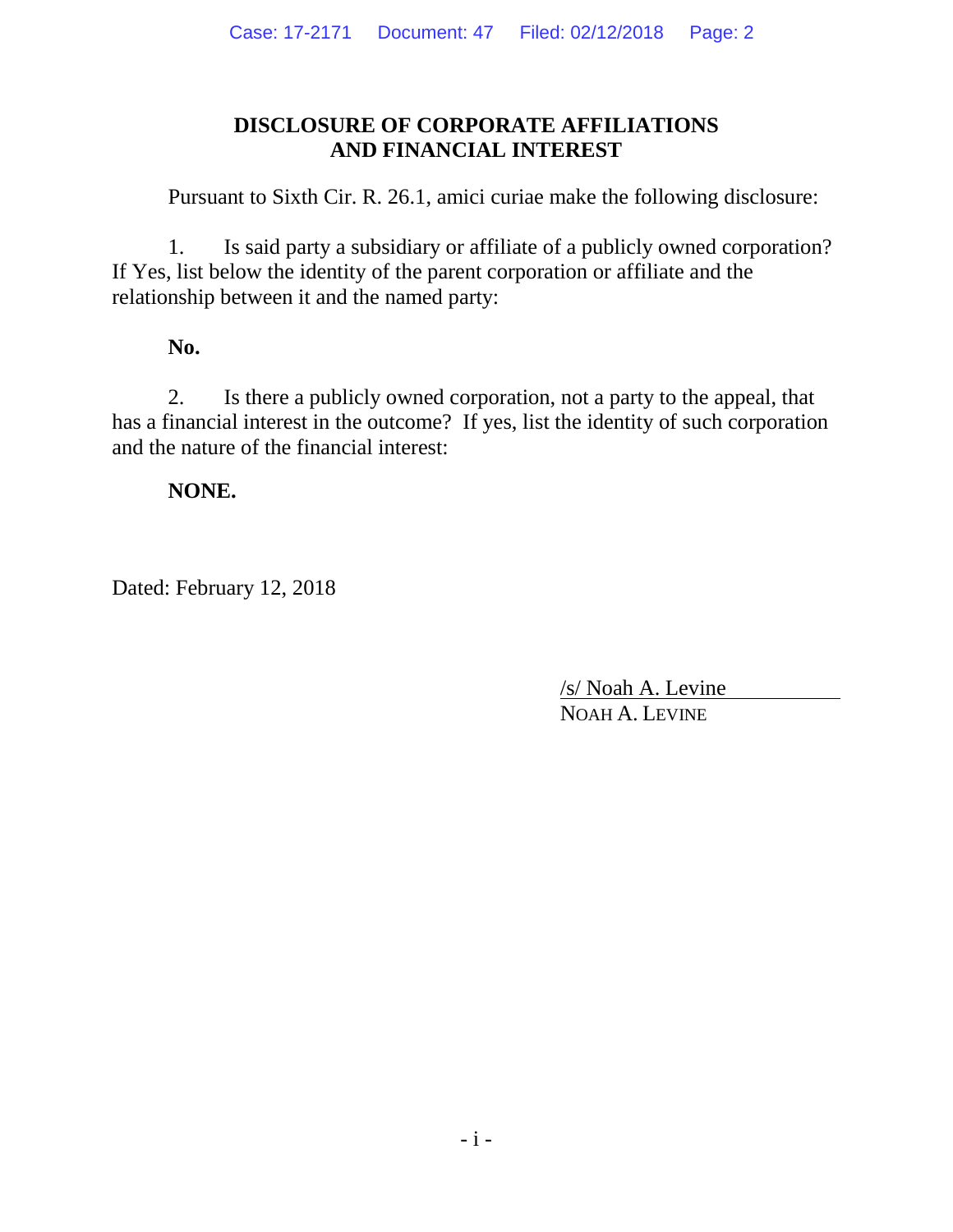# **TABLE OF CONTENTS**

|                | DISCLOSURE OF CORPORATE AFFILIATIONS AND                                                                  |  |
|----------------|-----------------------------------------------------------------------------------------------------------|--|
|                |                                                                                                           |  |
|                |                                                                                                           |  |
|                |                                                                                                           |  |
|                |                                                                                                           |  |
| $\mathbf{I}$ . | THE SUSPENSION CLAUSE GUARANTEES JUDICIAL REVIEW OF                                                       |  |
| $\Pi$ .        | THE JUDICIAL REVIEW GUARANTEED BY THE SUSPENSION<br>CLAUSE MUST INCLUDE THE POWER TO PROVIDE AN EFFECTIVE |  |
|                |                                                                                                           |  |
|                | <b>ADDENDUM</b> – List of Amici Curiae                                                                    |  |
|                | <b>CERTIFICATE OF COMPLIANCE</b>                                                                          |  |
|                | <b>CERTIFICATE OF SERVICE</b>                                                                             |  |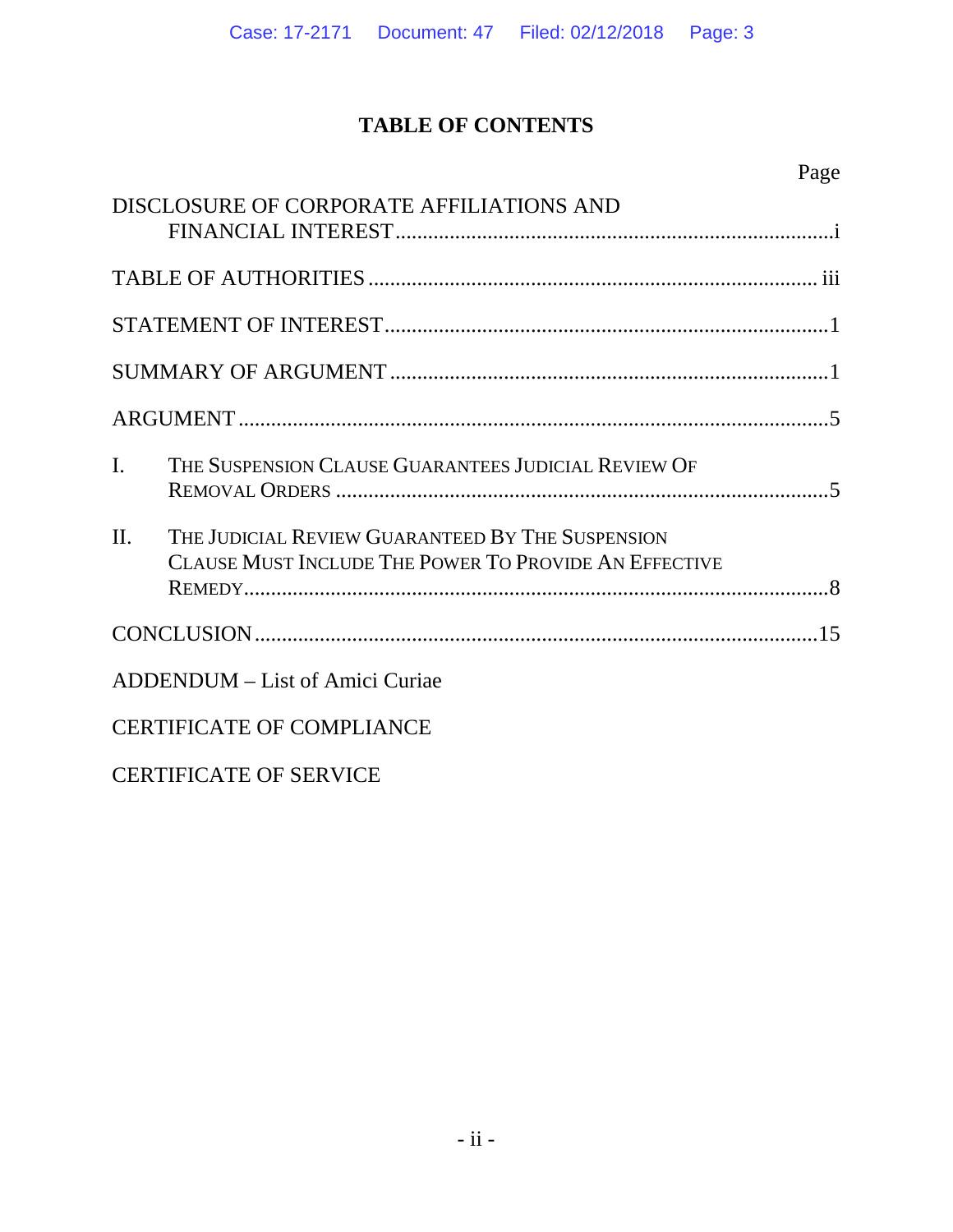# **TABLE OF AUTHORITIES**

# **CASES**

| 10e/<br>S<br>г. |
|-----------------|
|-----------------|

| United States v. Davis, 25 F. Cas. 775 (C.C.D.C. 1840) (No. 14,926) 11  |  |
|-------------------------------------------------------------------------|--|
| United States v. Green, 26 F. Cas. 30 (C.C.D.R.I. 1824) (No. 15,526) 11 |  |
|                                                                         |  |

# **CONSTITUTIONAL AND STATUTORY PROVISIONS**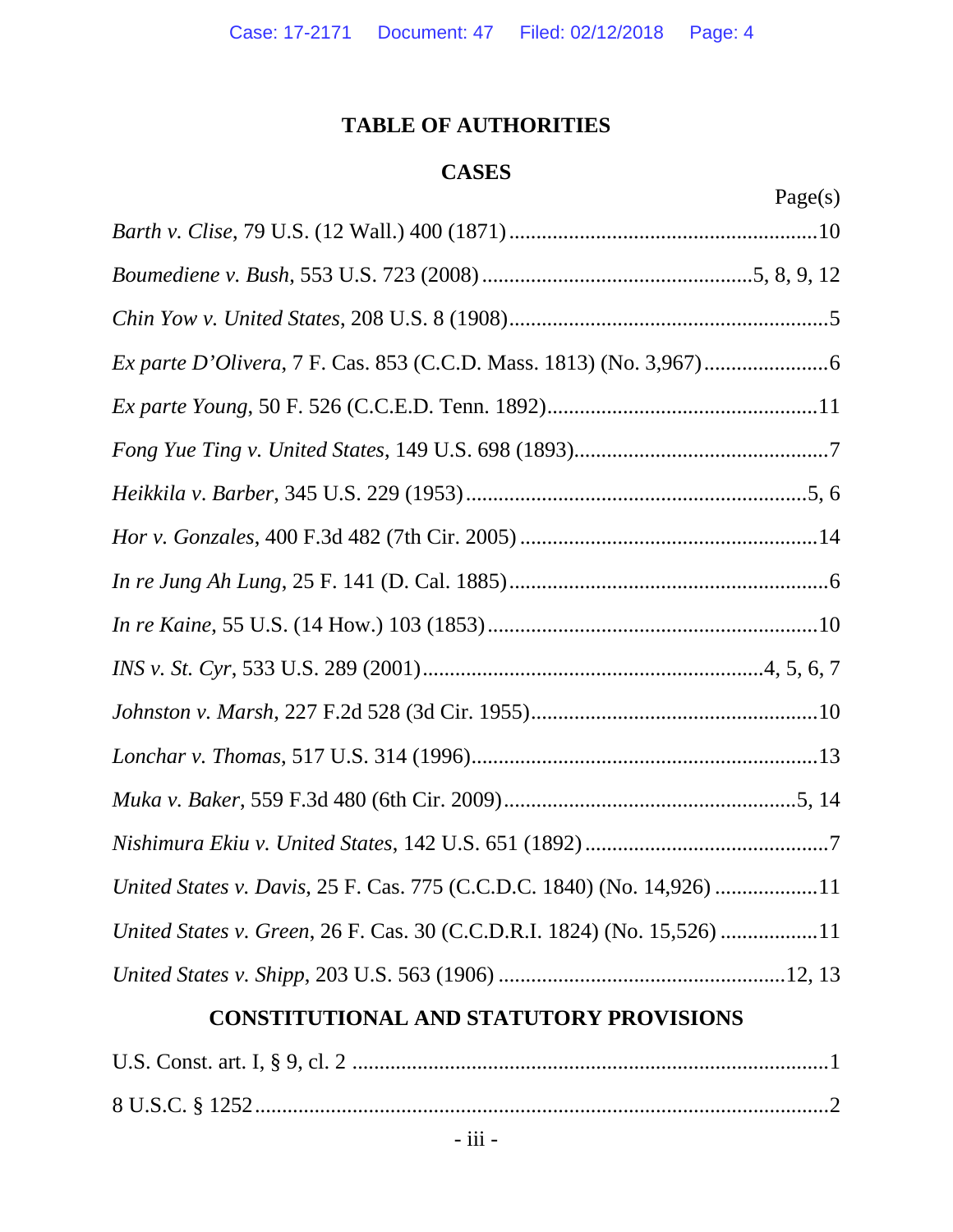# **OTHER AUTHORITIES**

| Bacon, Matthew, A New Abridgement of the Law (originally published                                                                  |  |
|-------------------------------------------------------------------------------------------------------------------------------------|--|
|                                                                                                                                     |  |
|                                                                                                                                     |  |
| Hurd, Rollin C., A Treatise on the Right of Personal Liberty and on<br>the Writ of Habeas Corpus and the Practice Connected with It |  |
| Nutting, Helen A., The Most Wholesome Law—The Habeas Corpus                                                                         |  |
| Oaks, Dallin H., Habeas Corpus in the States, 32 U. Chi. L. Rev. 243                                                                |  |
|                                                                                                                                     |  |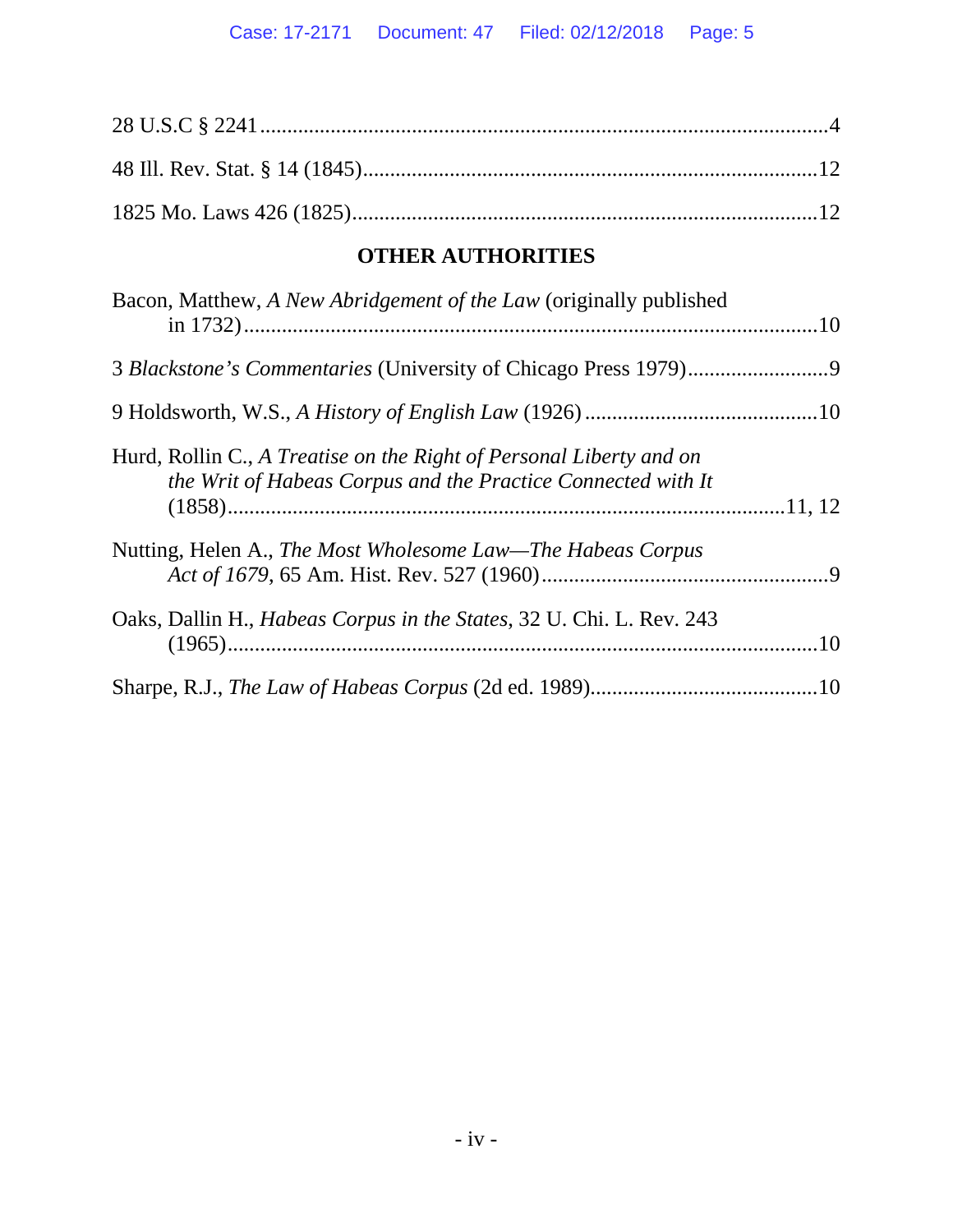#### **STATEMENT OF INTEREST**[1](#page-5-0)

Amici curiae are scholars at universities across the United States with expertise in the law of habeas corpus. An addendum to this brief provides a full list of amici submitting this brief. Amici, having collectively spent decades on research, study, and writing about the writ of habeas corpus and the Suspension Clause of Article I, Section 9 of the Constitution, have a professional interest in ensuring that this Court is accurately informed regarding the history and application of the habeas writ and the Suspension Clause. Amici take no position respecting other issues raised in the case. Amici's institutional affiliations are provided for identification purposes only.

### **SUMMARY OF ARGUMENT**

This case presents this Court with two primary issues—the first concerning the jurisdiction of the district court to consider Petitioners' habeas corpus petition and the second concerning the merits of the claims made in those petitions. Amici submit this brief with regard to only the former, the jurisdictional issue, in order to address the subject of the Suspension Clause and to demonstrate that it compels judicial scrutiny of a petitioner's timely claim for relief *before* removal occurs.

<span id="page-5-0"></span><sup>&</sup>lt;sup>1</sup> No counsel for a party authored this brief in whole or in part, and no person other than amici or their counsel made any monetary contribution toward the preparation or submission of this brief. All parties have consented to the filing of this brief.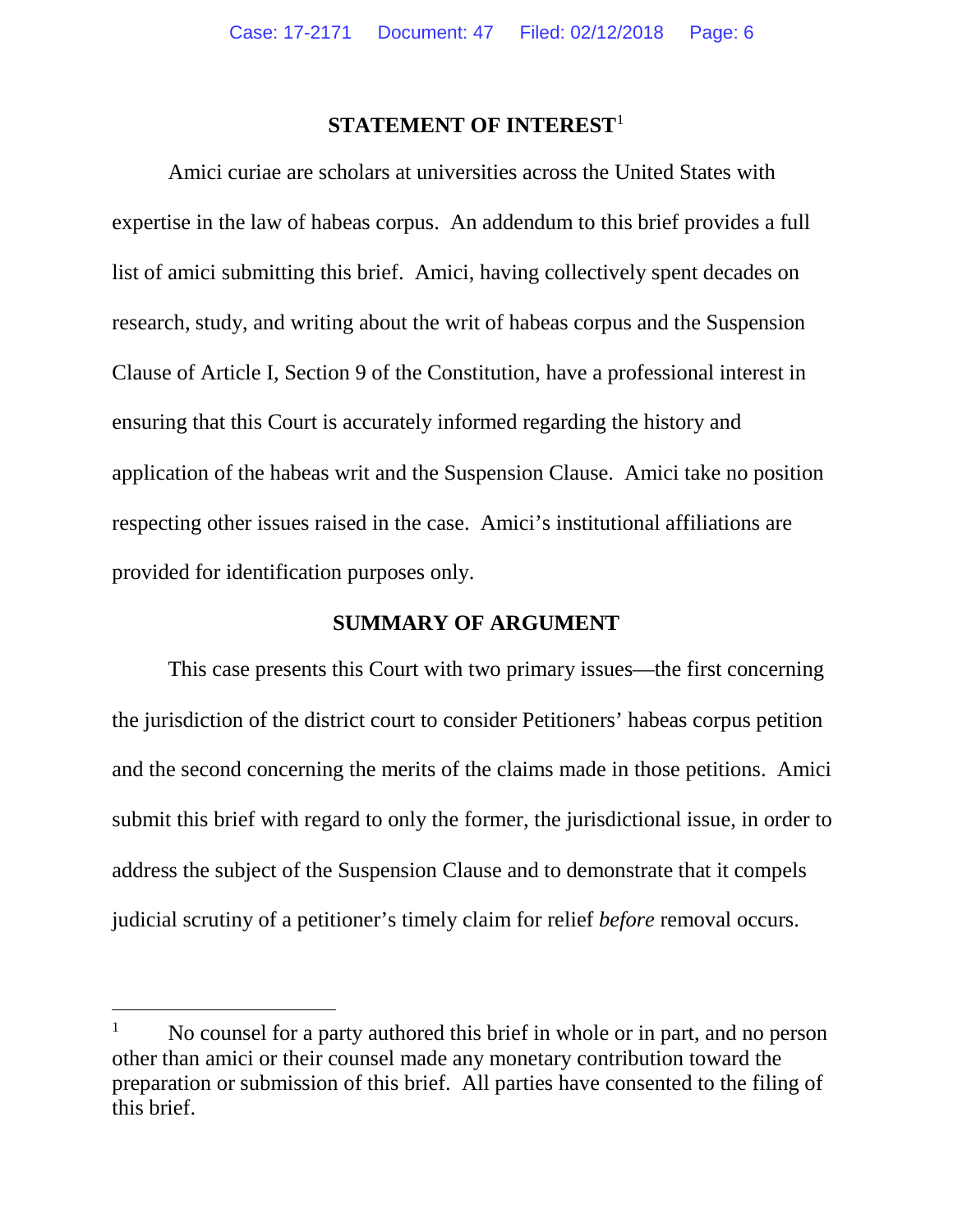After reading 8 U.S.C. §  $1252(g)^2$  $1252(g)^2$  $1252(g)^2$  to divest it of jurisdiction to consider Petitioners' habeas corpus petition, the district court held that the Suspension Clause required judicial review of Petitioners' habeas petition. In so finding, the district court relied on two important and long-established principles of the law of habeas corpus. The first is that the Suspension Clause is implicated by prohibitions on judicial review of the enforcement of immigration removal orders. The second principle is that the Suspension Clause is violated if no substitute process allows for judicial review at a time and in a form that permits a court to grant effective relief. Amici submit this brief to explain why both principles are correct and firmly rooted in the history of the writ of habeas corpus and governing Suspension Clause jurisprudence.

Three district court findings provided the backdrop for that court's application of and adherence to the two principles described above. First, the court found that the grounds for relief from removal that Petitioners sought to present that removal to Iraq would violate their rights under the Immigration and Nationality Act and Convention Against Torture due to changed country conditions in Iraq—arose *after* Petitioners' removal proceedings had ended. Op. &

<span id="page-6-0"></span><sup>&</sup>lt;sup>2</sup> Amici take no position in this brief regarding the district court's construction of 8 U.S.C. § 1252(g), nor concerning whether the statute could be construed to allow federal court jurisdiction in a manner that avoids the Suspension Clause issues addressed by the district court and this brief.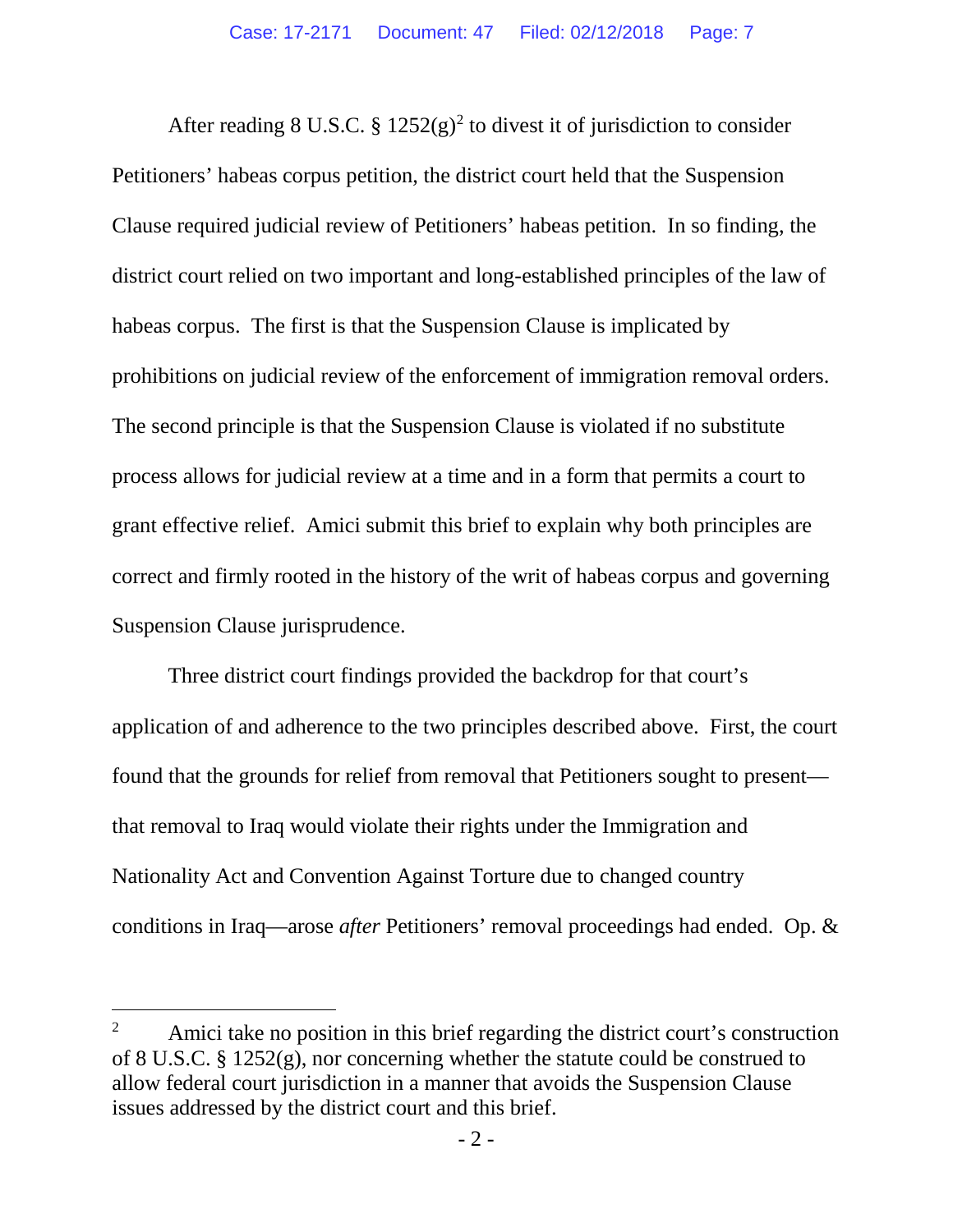Order re Jurisdiction, RE 64, PageID# 1227, 1229, 1243. Second, the court found that absent the stay that it had entered, the government's enforcement of Petitioners' removal orders would begin immediately, without sufficient time for Petitioners to file motions to reopen their removal proceedings to present their claims for relief based on changed country conditions or for them to seek judicial review of any decisions on such motions. *Id.* at PageID# 1226, 1231-1232, 1245- 1246. Finally, the district court found that Petitioners had demonstrated a likelihood that, if they were returned to Iraq, they would be subjected to a heightened risk of persecution, torture, or murder. *Id.* at PageID# 1229-1231.

Amici take no position on the factual findings of the district court. Amici describe the findings, however, because they provide the context for the district court's application of the habeas corpus and Suspension Clause principles addressed in this brief. Given the district court's findings, this case presents the critically important legal question whether, when facts arise *after* the entry of an order of removal showing that enforcement of the order presents a substantial risk of the petitioner's persecution, torture, or murder upon being returned to his or her home country, the Suspension Clause requires some level of judicial scrutiny of the petitioner's claims before the removal order is enforced.

The answer to that question is yes: the Suspension Clause does require some measure of judicial scrutiny. First, the removal of an alien entails executive

- 3 -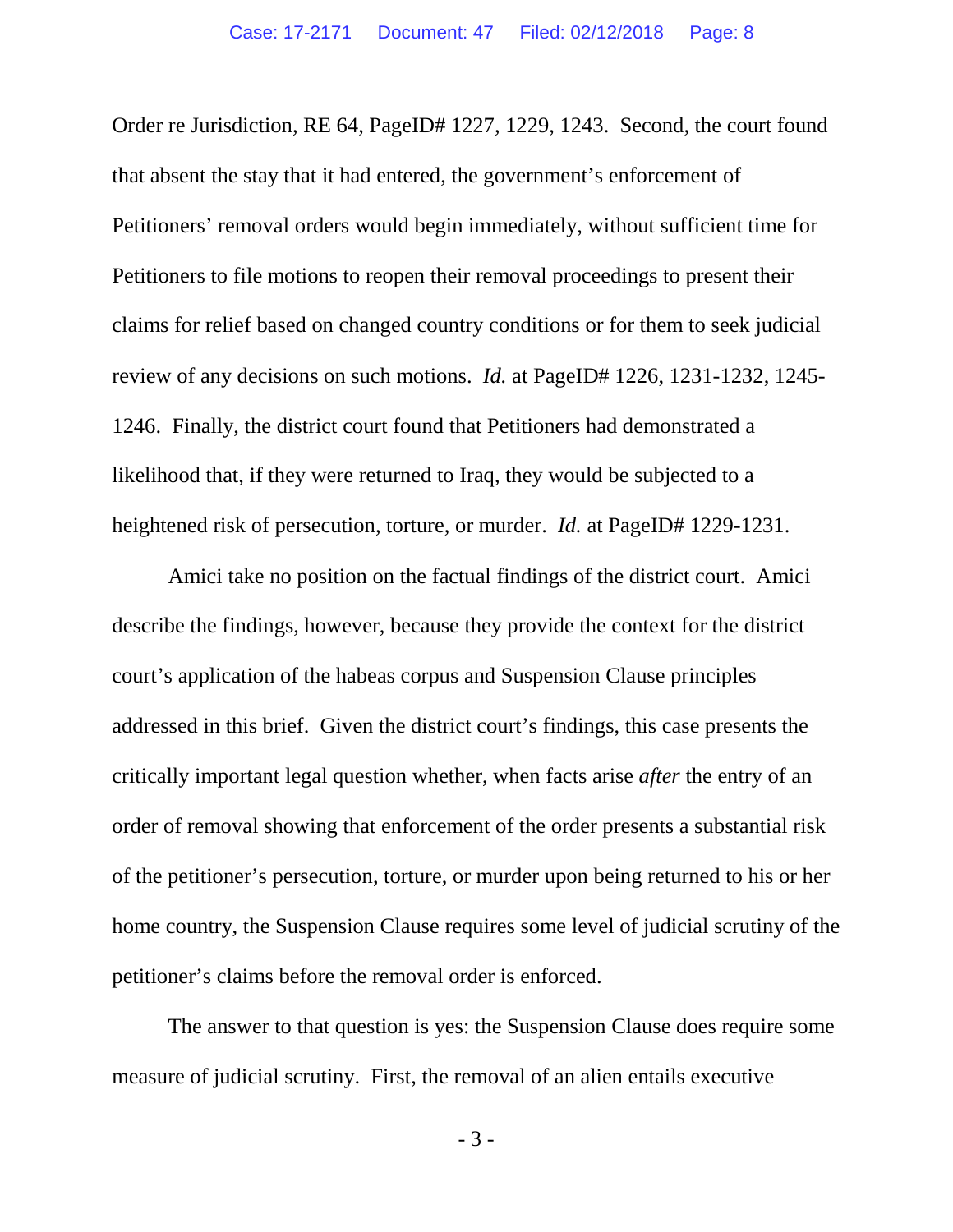detention and physical restraint that is squarely within the reach of the Great Writ. The proposition that habeas corpus is available to challenge such detention has been settled since the first years of federal immigration enforcement. Prohibitions on judicial review of the enforcement of removal orders thus plainly implicate the Suspension Clause, as the Supreme Court recognized in *INS v. St. Cyr*, 533 U.S. 289 (2001). Second, a statutory substitute for habeas corpus review violates the Suspension Clause if it renders judicial relief practically ineffective. The history of the writ of habeas corpus, dating back to the common law in England, demonstrates that a central element of habeas review was the court's control of the petitioner, so as to ensure the court's ability to render effective relief, such as release or conditional release of the prisoner. The removal of aliens from the control of United States authorities and to a country where they will face persecution, torture, or murder before their grounds for opposing removal can be heard, and reviewed in court, would be a textbook example of judicial relief having been rendered ineffective. As a result, any statutory prohibition on consideration of habeas corpus petitions in such a context would violate the Suspension Clause, permitting a federal court to exercise its habeas jurisdiction under 28 U.S.C § 2241.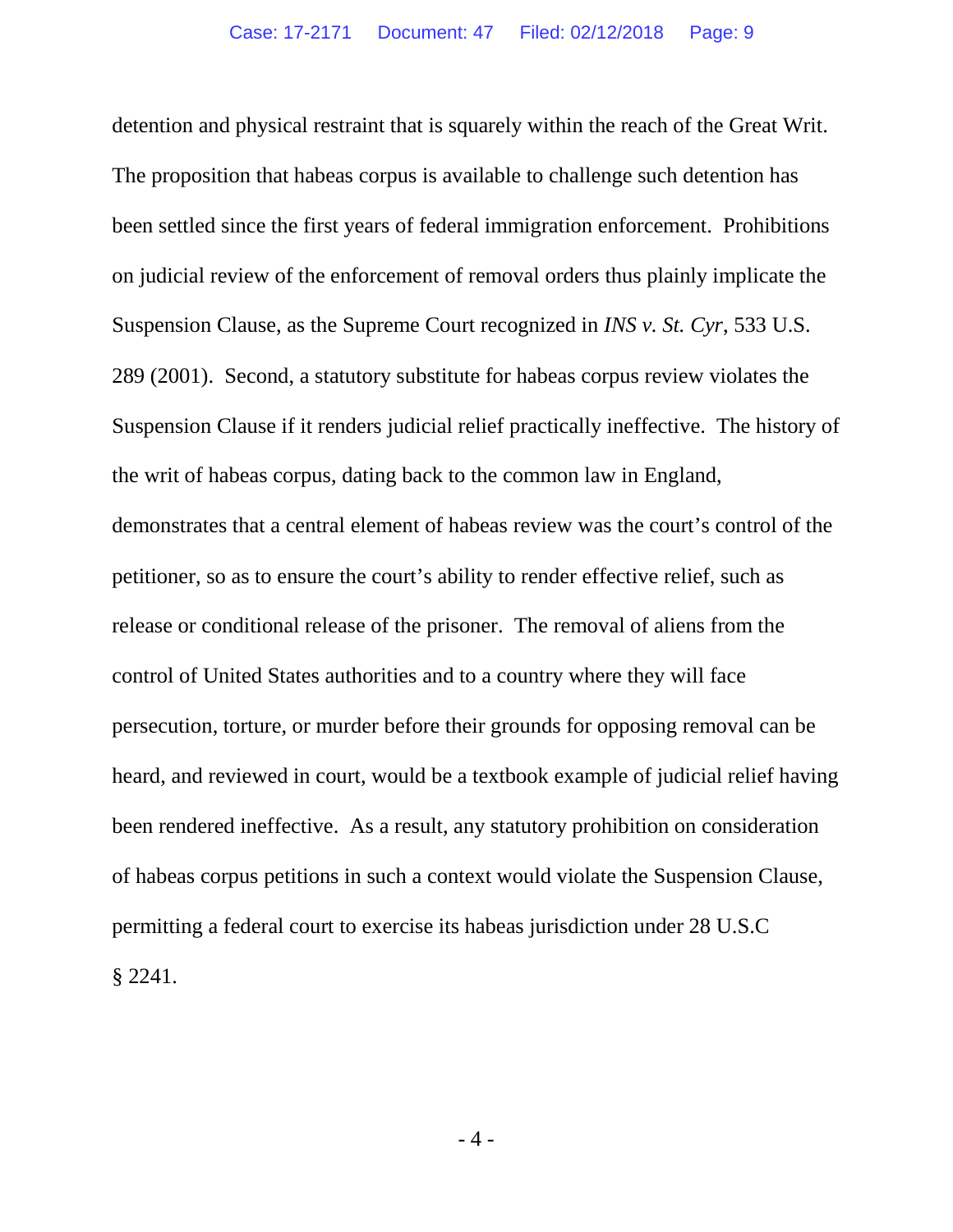#### **ARGUMENT**

### **I. THE SUSPENSION CLAUSE GUARANTEES JUDICIAL REVIEW OF REMOVAL ORDERS**

The district court relied first on an elementary and well-settled principle of habeas corpus law and Suspension Clause jurisprudence: the Suspension Clause applies to judicial review of government actions to remove aliens from the United States. *See INS v. St. Cyr*, 533 U.S. 289, 300 (2001) ("Because of [the Suspension] Clause, some 'judicial intervention in deportation cases' is unquestionably 'required by the Constitution.'" (quoting *Heikkila v*. *Barber*, 345 U.S. 229, 235 (1953))); *see also Muka v. Baker*, 559 F.3d 480, 483 (6th Cir. 2009) (same).

The writ of habeas corpus is, "[a]t its historical core," fundamentally a tool to "review[] the legality of Executive detention." *St. Cyr*, 533 U.S. at 301; *see also Boumediene v. Bush*, 553 U.S. 723, 783 (2008) (noting that "the need for habeas corpus is more urgent" "[w]here a person is detained by executive order"). Removal of an alien from the United States by the Executive Branch implicates detention in at least two respects. Not only does the government physically detain persons in contemplation of future removal, as is the case here with the arrest of Petitioners by United States Immigration and Customs Enforcement, but also, as the federal courts have long recognized, the act of removal itself inherently involves confinement and restraint of the person's physical liberty. *See Chin Yow v. United States*, 208 U.S. 8, 12 (1908) ("It would be difficult to say that [an alien]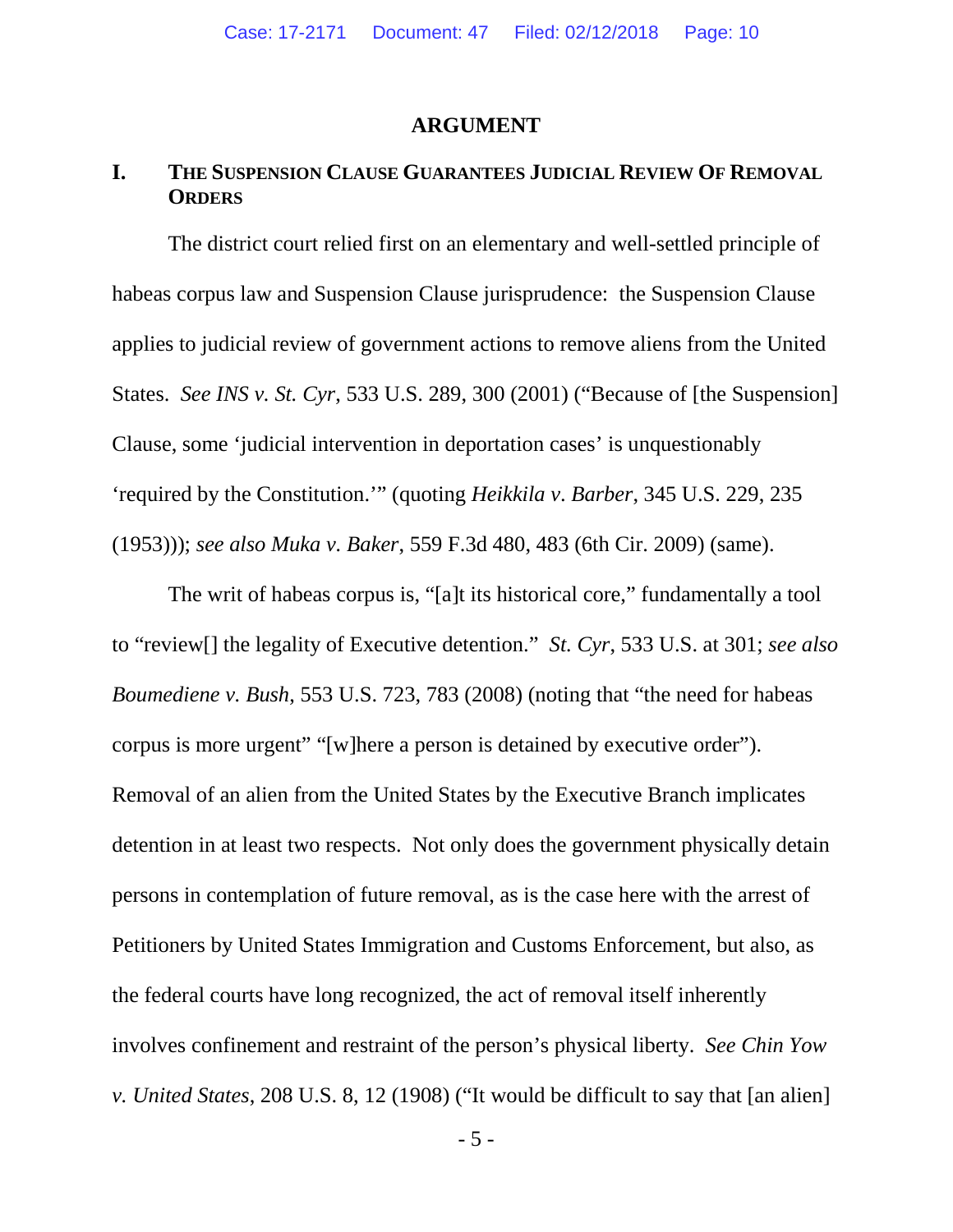was not imprisoned, theoretically as well as practically, when to turn him back meant that he must get into a vessel against his wish and be carried to China."); *In re Jung Ah Lung*, 25 F. 141, 142 (D. Cal. 1885) ("If the denial, therefore, to the petitioner of the right to land, thus converting the ship into his prison-house, to be followed by his deportation across the sea to a foreign country, be not a restraint of his liberty within the meaning of the habeas corpus act, it is not easy to conceive any case that would fall within its provisions."), *aff'd*, 124 U.S. 621 (1888).<sup>[3](#page-10-0)</sup>

For this reason, removal orders historically have been reviewed by habeas corpus. *See St. Cyr*, 533 U.S. at 305-308 (setting forth history of habeas review of immigration decisions). Indeed, during the "finality" era of 1891 to 1952, a petition for habeas corpus provided the only avenue for an alien to test the legality of a removal order. In those years, Congress had attempted to make administrative removal decisions final and non-reviewable in federal court. And yet, as the Supreme Court observed in *Heikkila*, habeas corpus persisted precisely because "it was required by the Constitution." 345 U.S. at 235.

<span id="page-10-0"></span><sup>&</sup>lt;sup>3</sup> At the same time, from its earliest appearance in the Colonies, the writ of habeas corpus has been available to citizens and noncitizens alike. *See INS v. St. Cyr*, 533 U.S. 289, 301-302 (2001) ("In England prior to 1789, in the Colonies, and in this Nation during the formative years of our Government, the writ of habeas corpus was available to nonenemy aliens as well as to citizens."); *see also, e.g.*, *Ex parte D'Olivera*, 7 F. Cas. 853 (C.C.D. Mass. 1813) (No. 3,967) (entertaining habeas petition of Portuguese sailors detained in Boston).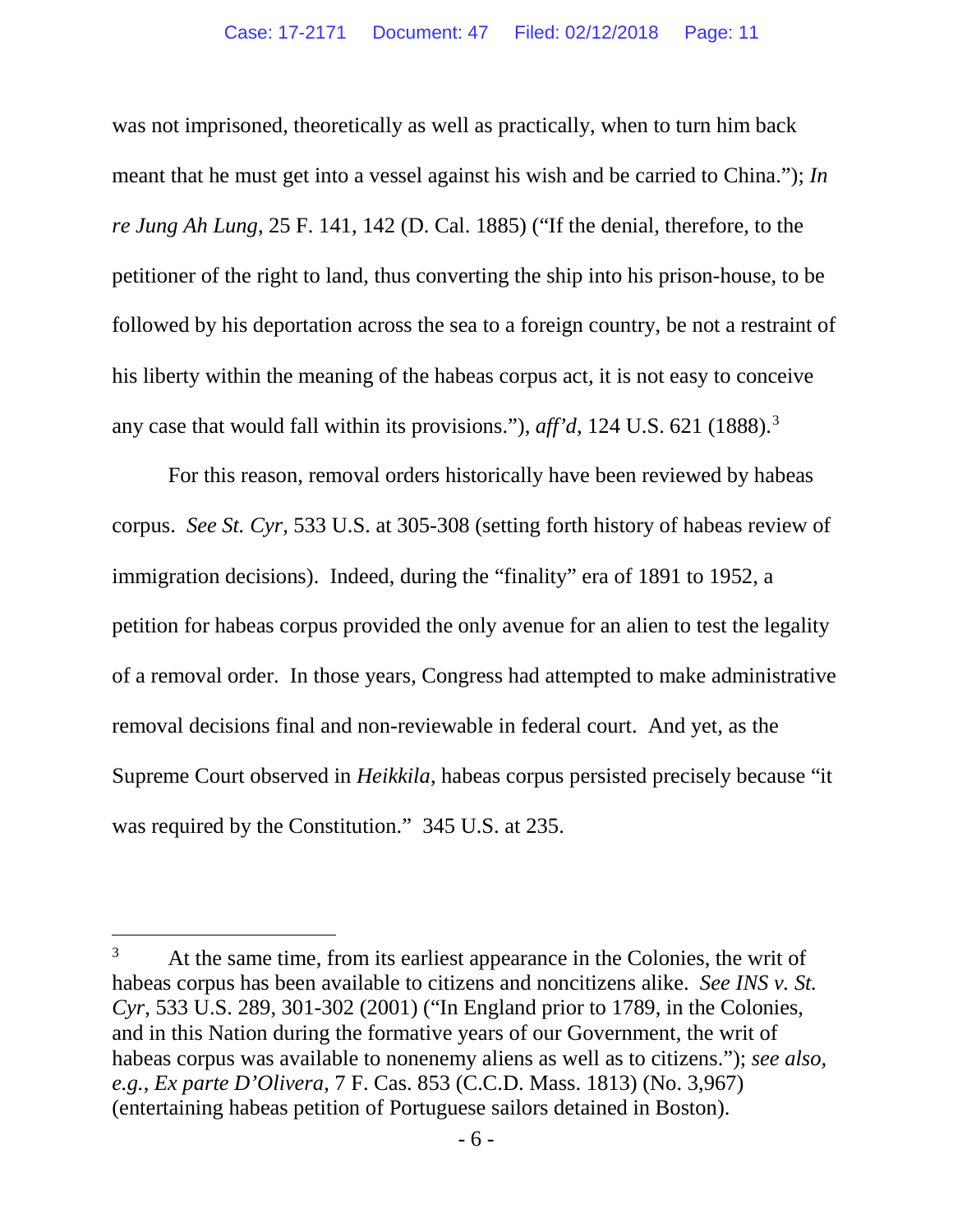In explaining this historical record, *Heikkila* began with *Nishimura Ekiu v. United States*, 142 U.S. 651 (1892), in which the Supreme Court had examined the Immigration Act of 1891 and determined that Congress "manifestly intended" the Act to shield exclusion decisions from judicial review. *Id*. at 663-664. Even so, the *Nishimura Ekiu* Court continued, an alien immigrant was "doubtless entitled to a writ of *habeas corpus*" to test the legality of his restraint. *Id*. at 660. *Heikkila*  also cited *Fong Yue Ting v. United States*, 149 U.S. 698 (1893), in which the Supreme Court considered habeas petitions brought by noncitizens alleged to be illegally present in the United States. *Id*. at 711. The Court noted that while a treaty or statute might authorize judicial review of the executive decision to exclude or expel an alien, the "paramount law of the constitution" also may require the court to intervene. *Id.* at 713.

In 2001, in *St. Cyr*, the Supreme Court confirmed the import of *Heikkila* and the many habeas challenges heard by federal courts during the "finality" era: the Suspension Clause requires some measure of judicial review of deportation orders. *St. Cyr*, 533 U.S. at 300. As a result, the Court reasoned, "even assuming that the Suspension Clause protects only the writ as it existed in 1789, … [i]t necessarily follows that a serious Suspension Clause issue would be presented" by Congress's withdrawal of habeas review from federal courts without the provision of an "adequate substitute for its exercise." *Id.* at 304-305.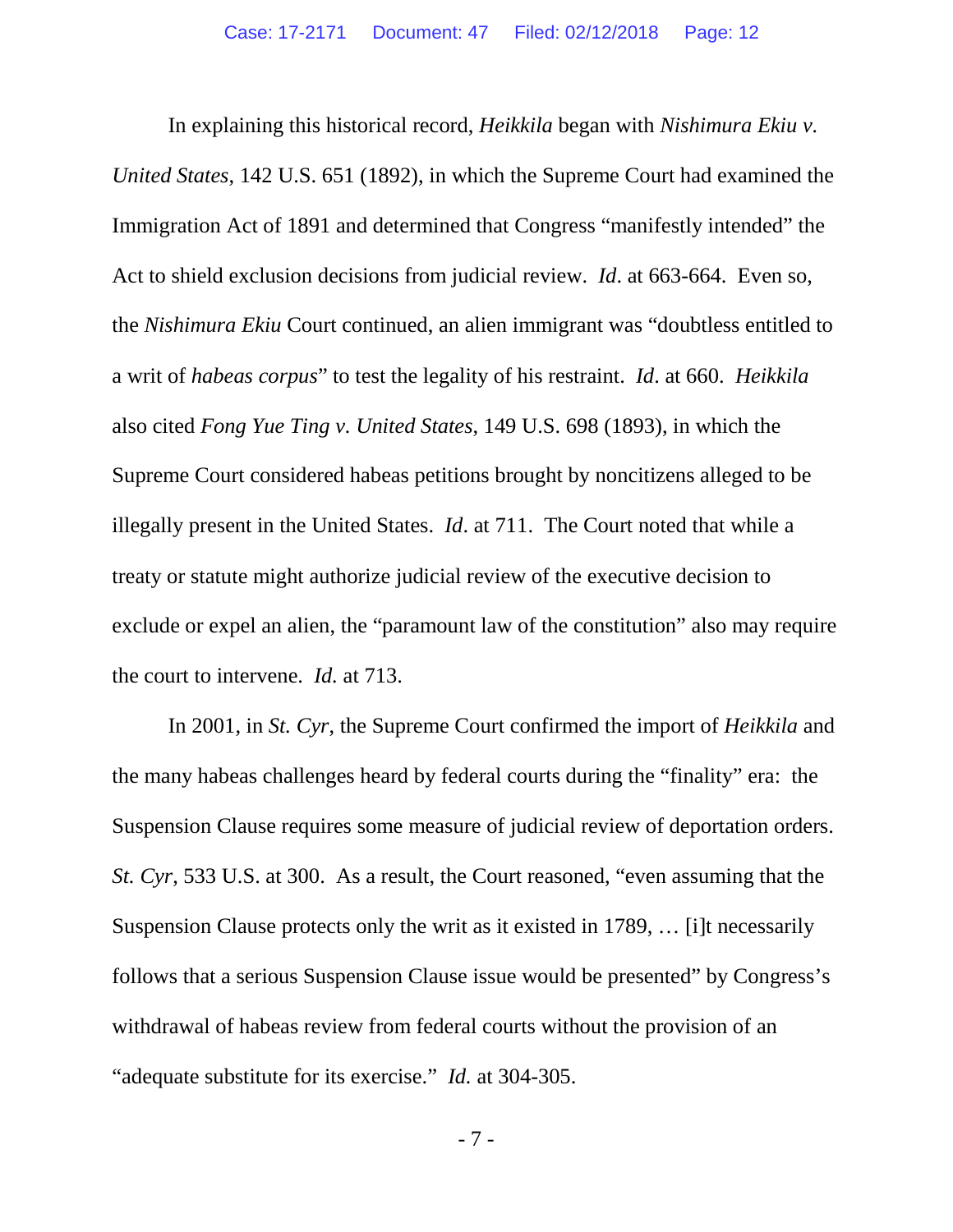### **II. THE JUDICIAL REVIEW GUARANTEED BY THE SUSPENSION CLAUSE MUST INCLUDE THE POWER TO PROVIDE AN EFFECTIVE REMEDY**

Both Supreme Court jurisprudence and the history of the writ of habeas corpus demonstrate that an essential attribute of the Great Writ is the power of the habeas court to grant effective relief. The Suspension Clause thus requires that any statutory substitute for habeas corpus ensures the same remedial power. In this case, that means that a statutory substitute is inadequate if it delays, until *after* a petitioner's removal from the United States, judicial review of that petitioner's timely claim for relief from removal based on likely persecution, torture, or murder arising from that very act of removal.

The Supreme Court's decision in *Boumediene v. Bush*, 553 U.S. 723 (2008) confirms that the privilege of habeas corpus, and thus the minimum attribute of any adequate substitute, entails the power of the court to grant effective relief to the habeas petitioner. The Court held both that the petitioner is entitled "to a meaningful opportunity to demonstrate that he is being held" unlawfully and that "the habeas court must have the power to order the conditional release of an individual unlawfully detained," calling these "the easily identified attributes of any constitutionally adequate habeas corpus proceeding." *Id.* at 779. Ultimately, what is essential is that "the judicial officer must have adequate authority to make a determination in light of the relevant law and facts and to formulate and issue

- 8 -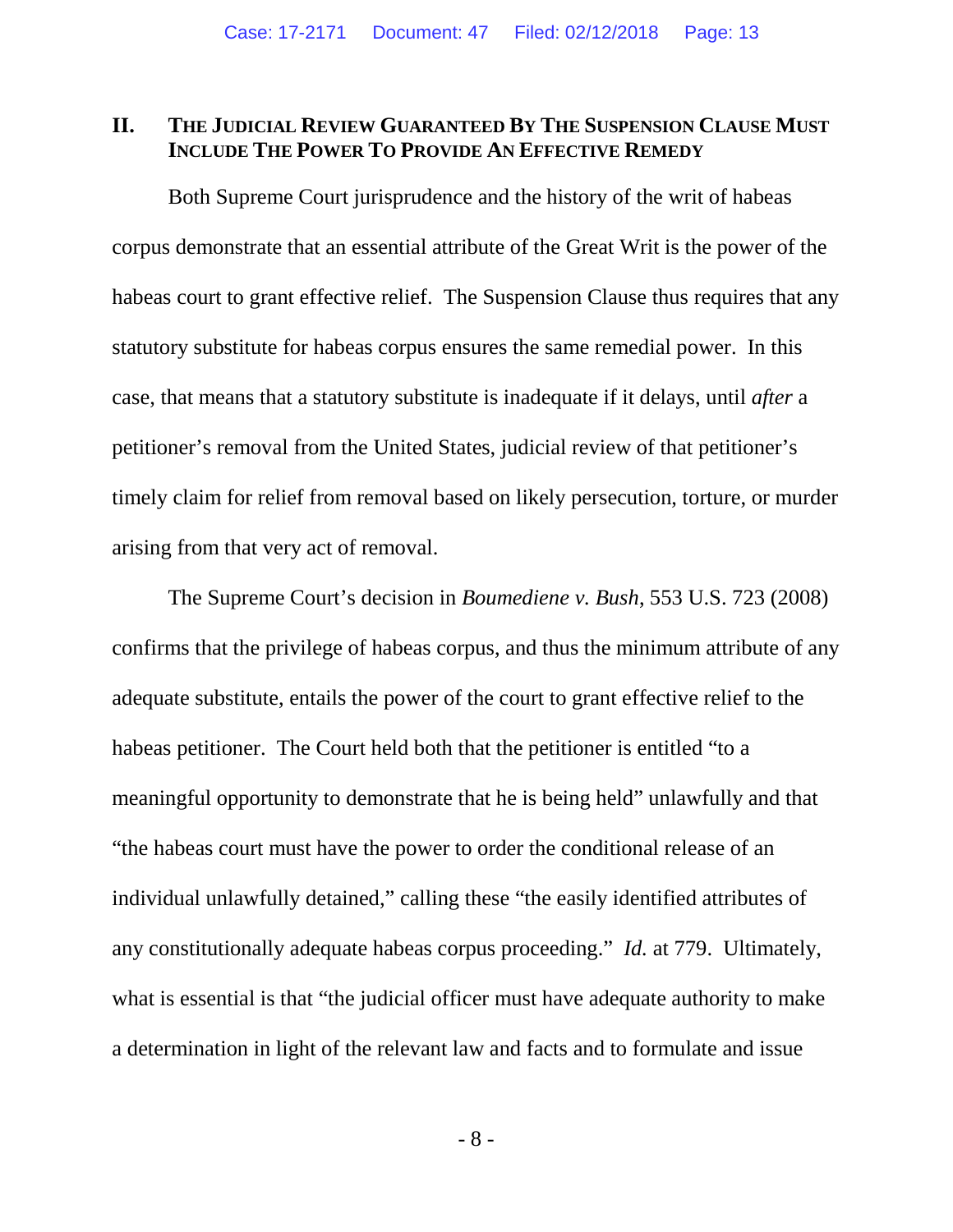appropriate orders for relief, including, if necessary, an order directing the prisoner's release." *Id.* at 787.

The history of the writ of habeas corpus both before and after the Framing confirms the *Boumediene* holding. Historically, the scope of the writ reached not just the court's jurisdiction to rule upon the lawfulness of the petitioner's restraint, but also the court's power to ensure effective relief by, as especially important in this case, controlling the location of the petitioner. Making that power more effective was one of the reforms pursued by the Habeas Corpus Act of 1679, which Parliament passed to remedy a series of abuses that had impaired the effectiveness of the writ.<sup>[4](#page-13-0)</sup> Those abuses included the Crown's efforts to evade the writ by removing prisoners to areas where the writ did not reach. In response, the Act strengthened the courts' power to control the custody of petitioners. Specifically, Section 9 of the Act regulated the transfer of prisoners and, subject to certain exceptions, placed it under control of the courts. Sections 2 and 3 of the Act also limited the time for a custodian to produce a prisoner in response to the writ, while Section 12, also with certain exceptions, outlawed the removal of prisoners from England and attached steep penalties to noncompliance. *See* 3 *Blackstone's Commentaries* \*135-137 (Univ. of Chi. Press 1979) (praising the Act as "another

<span id="page-13-0"></span> <sup>4</sup> *See generally*, Nutting, *The Most Wholesome Law—The Habeas Corpus Act of 1679*, 65 Am. Hist. Rev. 527 (1960).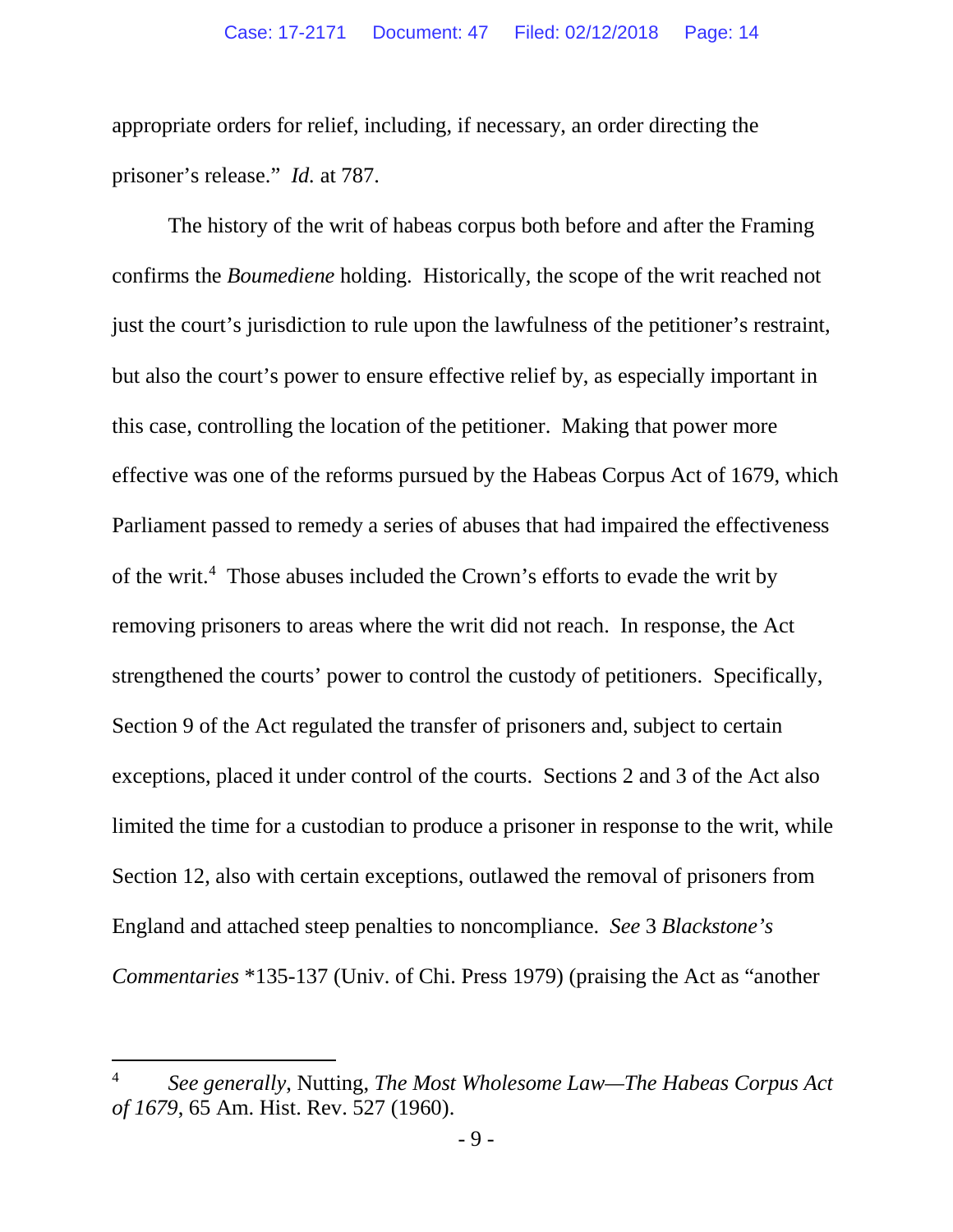*magna carta*"); 9 Holdsworth, *A History of English Law* 116-118 (1926); Sharpe, *The Law of Habeas Corpus* 18-20 (2d ed. 1989); Oaks, *Habeas Corpus in the States—1776-1865*, 32 U. Chi. L. Rev. 243, 252-253 (1965).

While the reforms of the 1679 Act applied only to "criminal or supposed criminal matters," the English courts adopted analogous reforms of the common law writ over the course of the eighteenth century. Oaks, 32 U. Chi. L. Rev. at 252; *see* Sharpe, *supra* p. 10, at 20. Those reforms, in turn, produced rules that carried over to courts in the United States. Justice Nelson described these rules for controlling custody in his separate opinion in *In re Kaine*, an extradition case:

[P]ending the examination or hearing, the prisoner, in all cases, on the return of the writ, is detained, not on the original warrant, but under the authority of the writ of *habeas corpus*. He may be bailed on the return *de die in diem*, or be remanded to the same jail whence he came, or to any other place of safe keeping under the control of the court, or officer issuing the writ, and by its order brought up from time to time, till the court or officer determines whether it is proper to discharge or remand him absolutely. … The efficacy of the original commitment is superseded by this writ while the proceedings under it are pending, and the safe keeping of the prisoner is entirely under the authority and direction of the court issuing it, or to which the return is made.

55 U.S. (14 How.) 103, 133-134, (1853) (Nelson, J., concurring in part and

dissenting part) (citing Bacon, *A New Abridgement of the Law* (originally

published in 1732), and earlier English cases); *see also Barth v. Clise*, 79 U.S. (12

Wall.) 400, 402 (1871) (citing *Kaine* for the proposition that the court to which the

return of the writ is made must keep safe the prisoner); *Johnston v. Marsh*, 227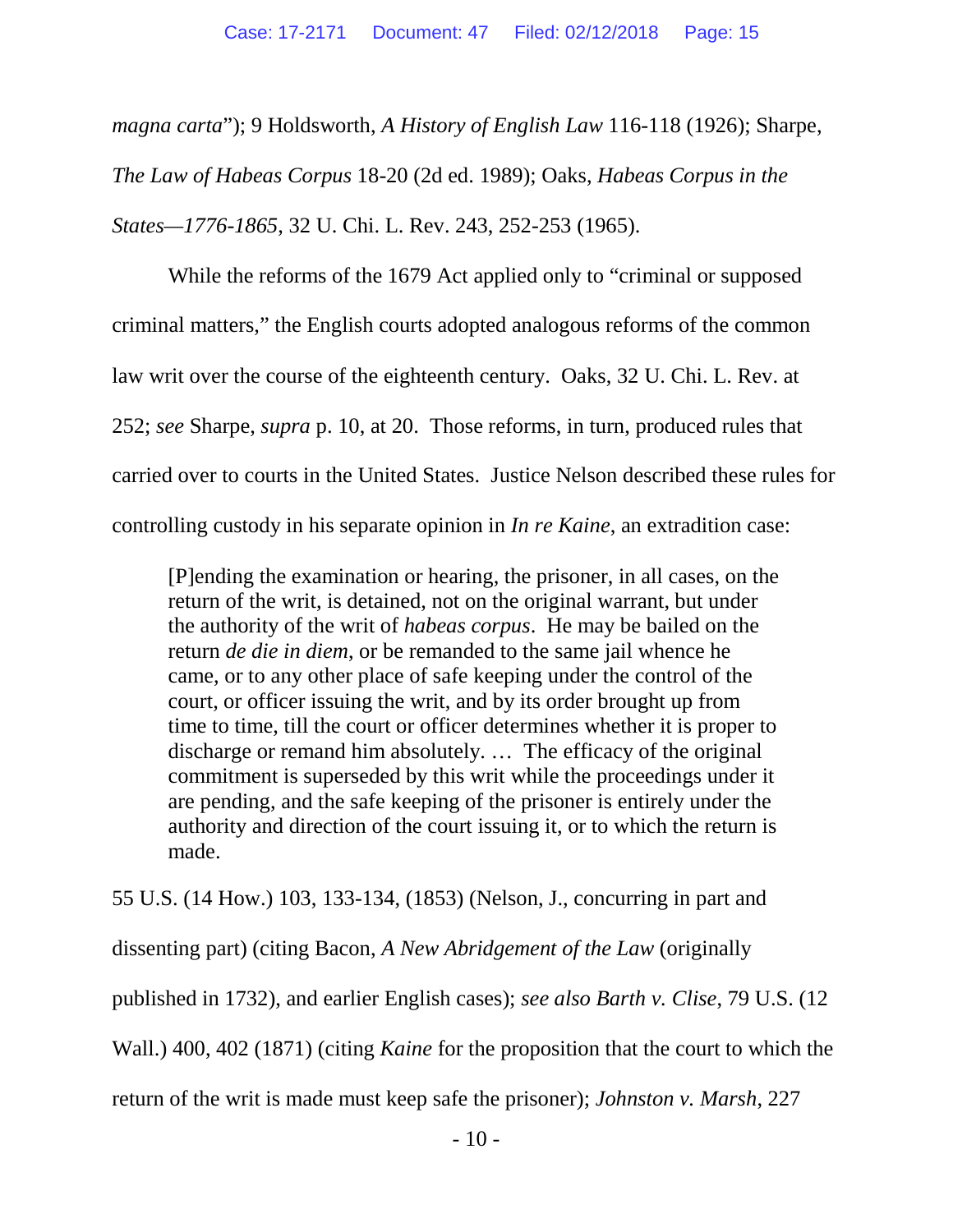F.2d 528, 530, n.4 (3d Cir. 1955) ("When the prisoner came before the court, the Judge, under common law doctrine, gained custody of him, the authority of the writ superseding that of the original commitment."); Hurd, *A Treatise on the Right of Personal Liberty and on the Writ of Habeas Corpus and the Practice Connected with It* 324 (1858).

To preserve their remedial power over pending habeas petitions, United States courts issued orders to respondent custodians and held in contempt those who attempted to transfer petitioners outside the realm of the writ. *See, e.g.*, *United States v. Davis*, 25 F. Cas. 775 (C.C.D.C. 1840) (No. 14,926) (ordering imprisonment of a custodian until he produced enslaved persons he had allegedly removed from the District of Columbia to avoid writ for their freedom); *Ex parte Young*, 50 F. 526 (C.C.E.D. Tenn. 1892) (confirming lawfulness of holding father in contempt for transferring his child out of state to avoid habeas); *United States v. Green*, 26 F. Cas. 30 (C.C.D.R.I. 1824) (No. 15,256) (bypassing attachment where custodian was in court and could be compelled to testify); Hurd, *supra* p. 11, at 240-242.

Nineteenth-century state statutes provided for punishment of the same types of acts, making it a crime to conceal or transfer custody of a prisoner with the intent to evade a writ of habeas corpus. For example, in 1825, Missouri law made it a punishable offense for a custodian to transfer a prisoner to the custody of

- 11 -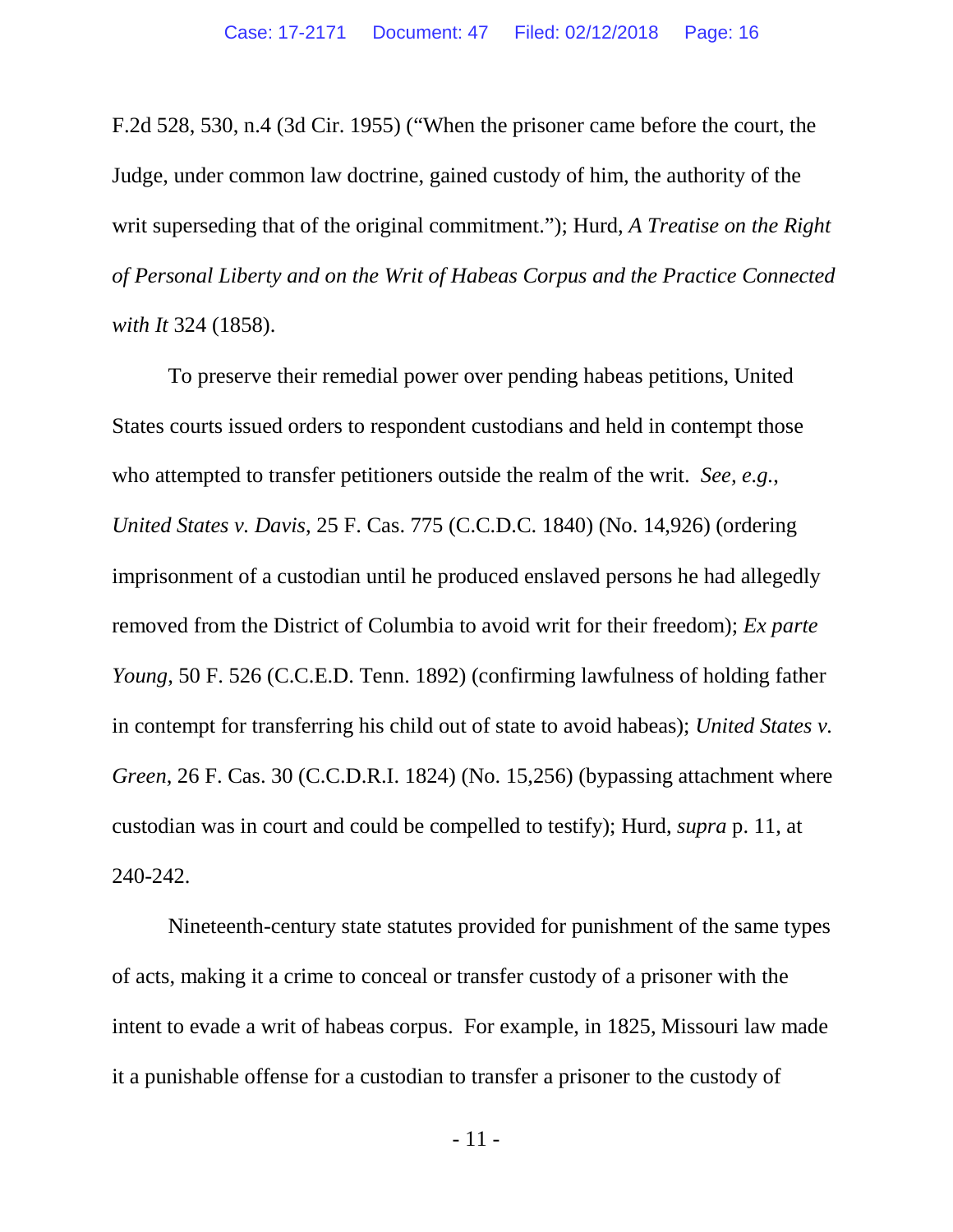another or to conceal him, "with intent to avoid the operation of [the] writ." 1825 Mo. Laws 426 (1825). And in 1845, the Illinois legislature likewise provided for punishment—through fines and imprisonment—for the transfer or concealment of a prisoner with "the intent to avoid the operation of [the habeas corpus] writ." 48 Ill. Rev. Stat. § 14 (1845). An 1858 treatise on the writ of habeas corpus catalogued similar statutes in several states: "In Maine, Massachusetts and Delaware, the concealing of the prisoner or changing his custody, with the intent to elude the service of the writ of habeas corpus, is prohibited under severe penalties … . In Indiana, Arkansas and Alabama, the act is declared a misdemeanor, and the offender subject to fine and imprisonment." Hurd, *supra* p. 11, at 237. The federal decisions and state statutes reflect a common, fundamental objective of the law of habeas corpus: controlling the location of the prisoner to ensure the ability of the habeas court to render effective relief.

Far from an ancillary feature, control over the custody of a petitioner was thought essential to the courts' remedial power under the Great Writ. After all, a court could not very well "direct[] the prisoner's release" or issue other "appropriate orders for relief," *Boumediene*, 553 U.S. at 787, if the prisoner was beyond the reach of the writ and the court's jurisdiction. The Supreme Court has routinely acknowledged this intuitive point. For example, in *United States v. Shipp*, 203 U.S. 563 (1906), the Supreme Court considered a contempt proceeding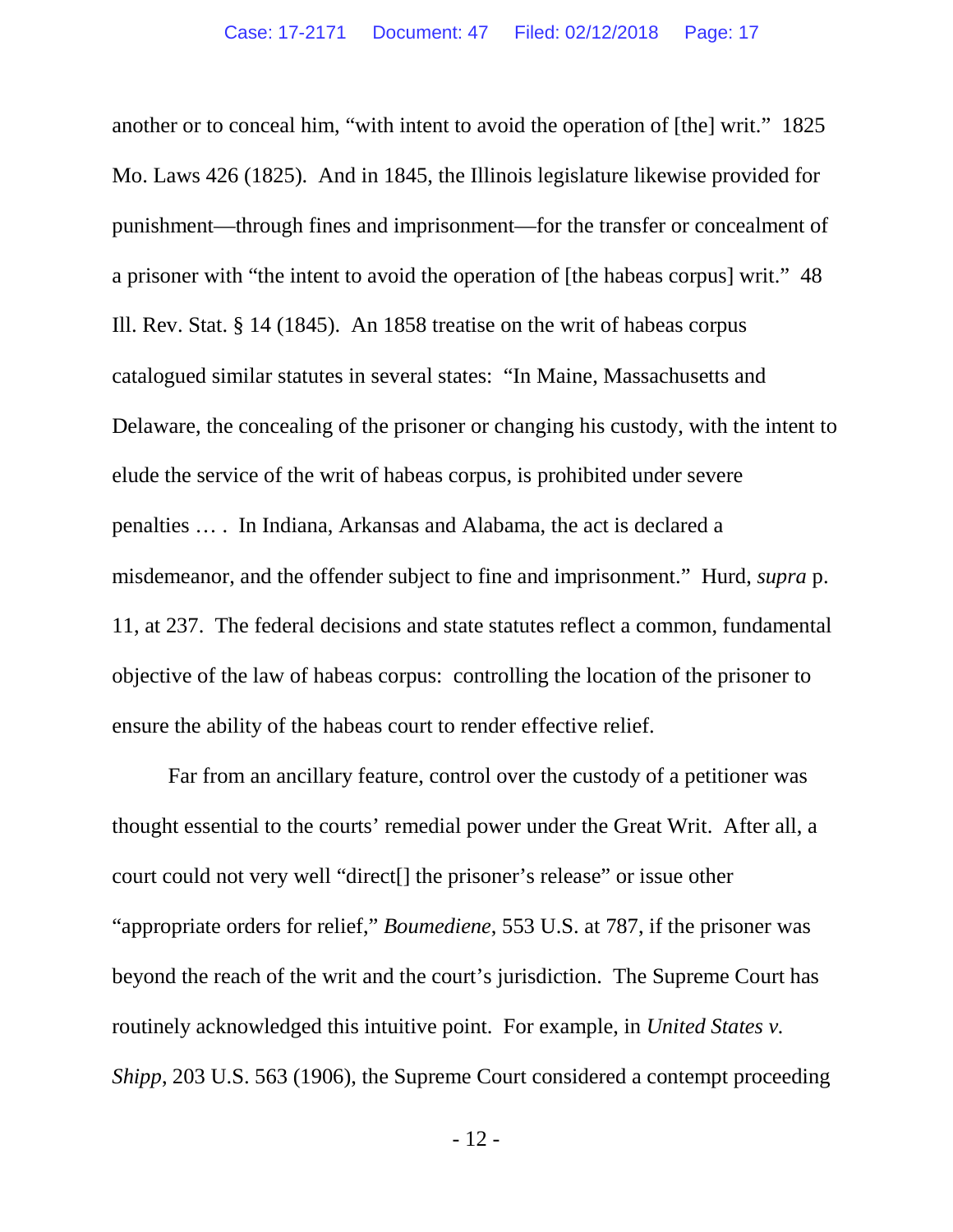against a sheriff who had permitted a lynch mob to murder a habeas petitioner whose execution had been stayed pending appeal. Dismissing the sheriff's argument that the circuit court was without power to issue a stay unless the court had first decided that the petitioner was held in violation of the Constitution, the Court ruled:

Until its judgment declining jurisdiction should be announced, [the Court] had authority, from the necessity of the case, to make orders to preserve the existing conditions and the subject of the petition, just as the state court was bound to refrain from further proceedings until the same time. The fact that the petitioner was entitled to argue his case shows what needs no proof, that the law contemplates the possibility of a decision either way, and therefore must provide for it.

*Id*. at 573 (citations omitted). Similarly, in *Lonchar v. Thomas*, 517 U.S. 314 (1996), the Supreme Court recognized that denying a stay necessary to prevent a petitioner's execution would effectively amount to a dismissal of his petition and thus a denial of "the protection of the Great Writ entirely, risking injury to an important interest in human liberty." *Id.* at 319, 324.

Just as denying a stay necessary to prevent a petitioner's execution vitiates "the protection of the Great Writ," so too would removal of a petitioner in the context presented by the district court's findings of fact here—*i.e.*, a petitioner presenting claims for relief from removal based on the likelihood of persecution, torture, or murder upon removal to his or her home country. As articulated by Judge Easterbrook, "[t]he ability to come back to the United States would not be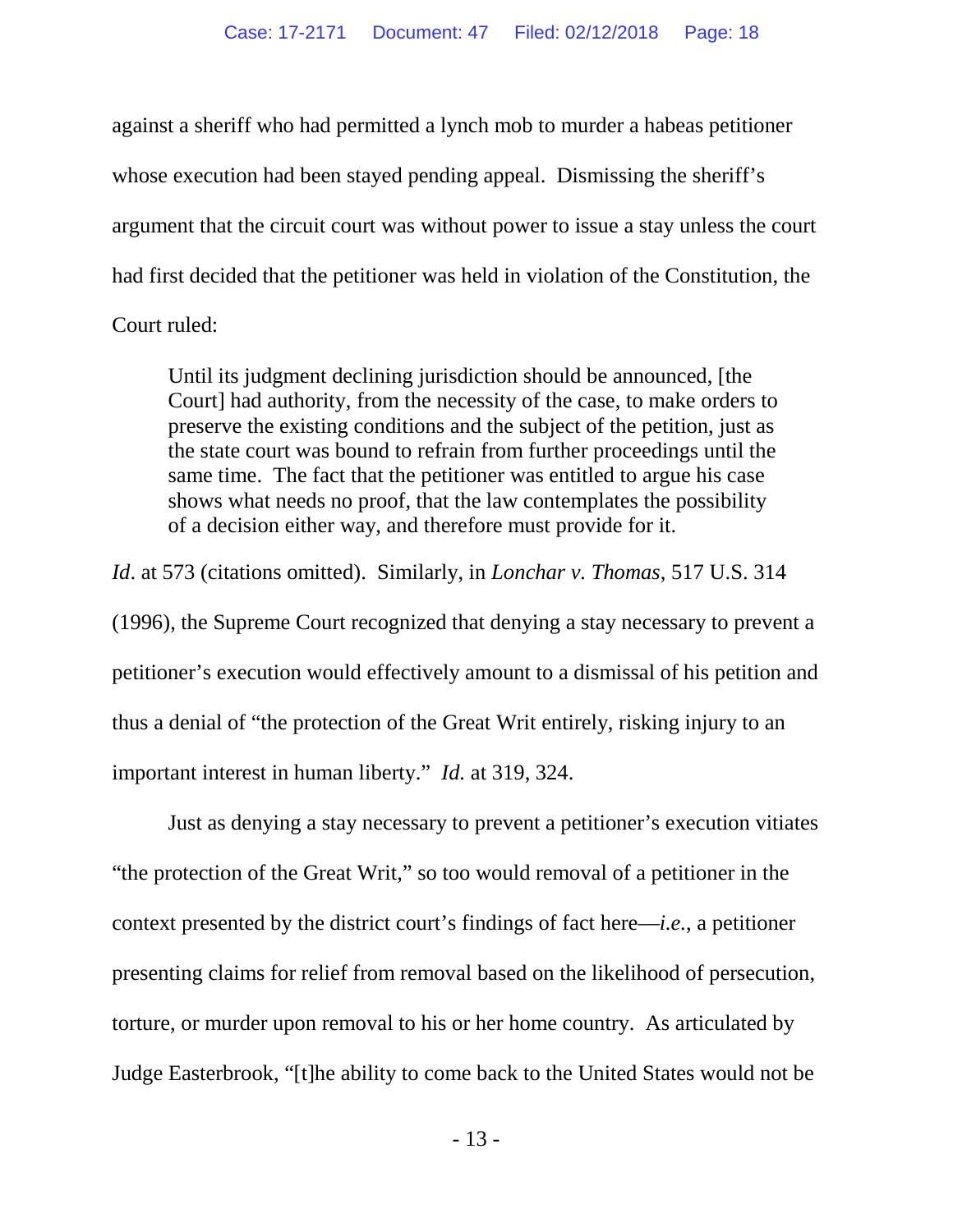worth much if the alien has been maimed or murdered in the interim." *Hor v. Gonzales*, 400 F.3d 482, 485 (7th Cir. 2005). In such a case, the court's eventual order in a petitioner's favor would be a dead letter, coming too late to effect the relief requested, precisely because the government changed the petitioner's location during the pendency of the petitioner's claim for relief.

At a constitutional minimum, the Suspension Clause protects the habeas court's power to render effective relief on a petitioner's claim. Accordingly, any statutory substitute for habeas corpus that purports to defer, until *after* the petitioner's removal from the United States, judicial review of that petitioner's timely claim for relief from removal based on likely persecution, torture, or murder cannot satisfy the Suspension Clause.[5](#page-18-0)

<span id="page-18-0"></span> <sup>5</sup> This Court's decision in *Muka v. Baker*, 559 F.3d 480 (6th Cir. 2009), is not to the contrary. That decision concerned circumstances in which the petitioners' claims for relief from removal (adjustment of status) were available at the time of their removal proceedings. *See id.* at 485-486. As framed by the district court's findings of fact in this case, the changed country conditions giving rise to Petitioners' claims here arose *after* their removal proceedings had ended, and there would have been no reason to file motions to reopen before the government's 2017 agreement with Iraq. RE 64, PageID# 1229, 1246. This case thus presents critically different circumstances, in which, absent the district court's intervention by means of the habeas writ, a petitioner's timely claim for relief on grounds of likely persecution, torture, or murder would not be examined until after the petitioner's removal.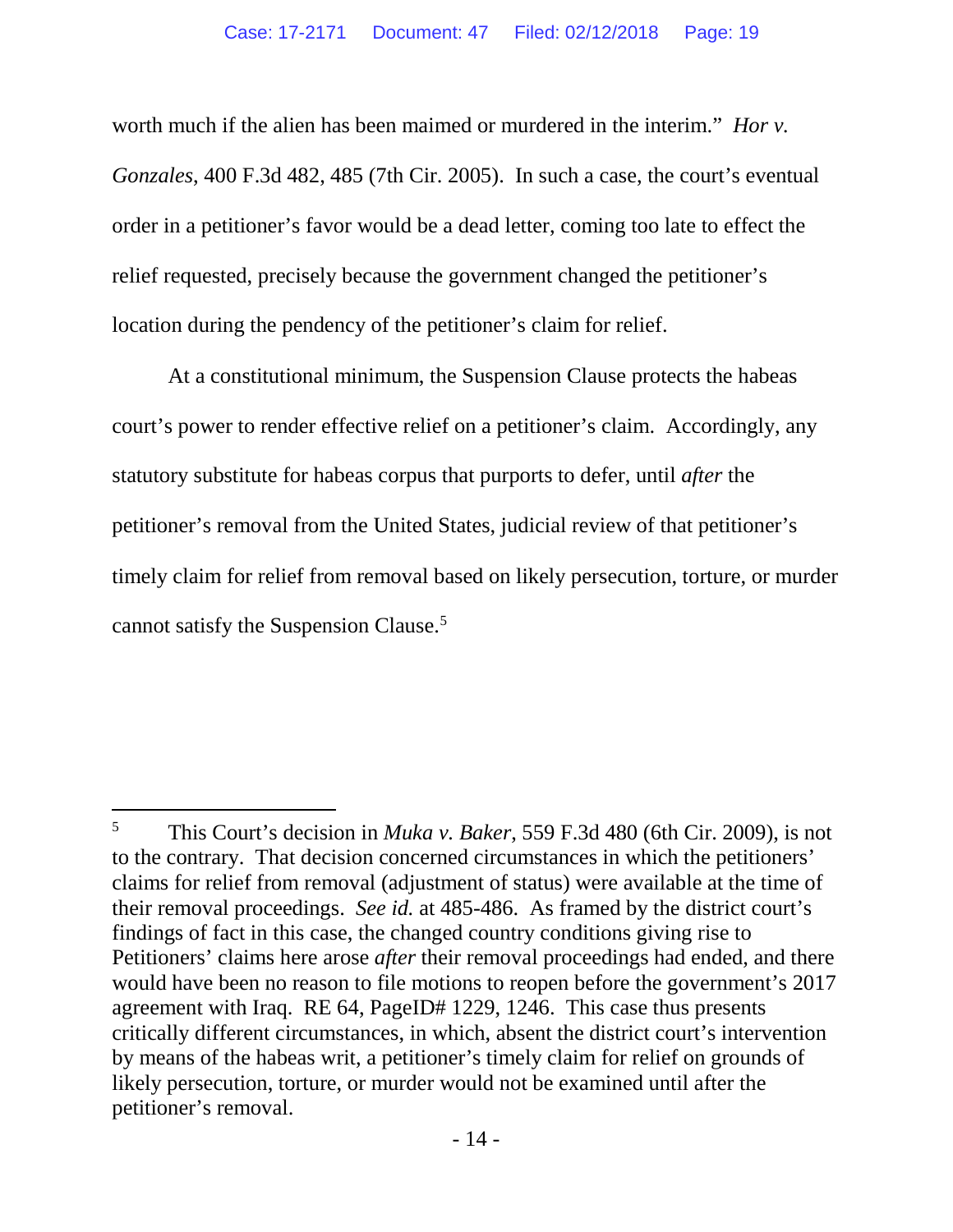# **CONCLUSION**

Amici curiae respectfully submit that the two principles of habeas corpus law underlying the district court's jurisdictional decision—that (a) the Suspension Clause is implicated by prohibitions on judicial review of the enforcement of immigration removal orders, and (b) the Suspension Clause is violated if no substitute process allows for judicial review at a time and in a form that permits a court to grant effective relief—are correct, firmly rooted in the history of the writ of habeas corpus and governing Suspension Clause jurisprudence, and should be affirmed.

Respectfully submitted.

/s/ Noah A. Levine NOAH A. LEVINE JAMIE S. DYCUS MARGUERITE COLSON WILMER CUTLER PICKERING HALE AND DORR LLP 7 World Trade Center 250 Greenwich Street New York, NY 10007 (212) 937-7518

February 12, 2018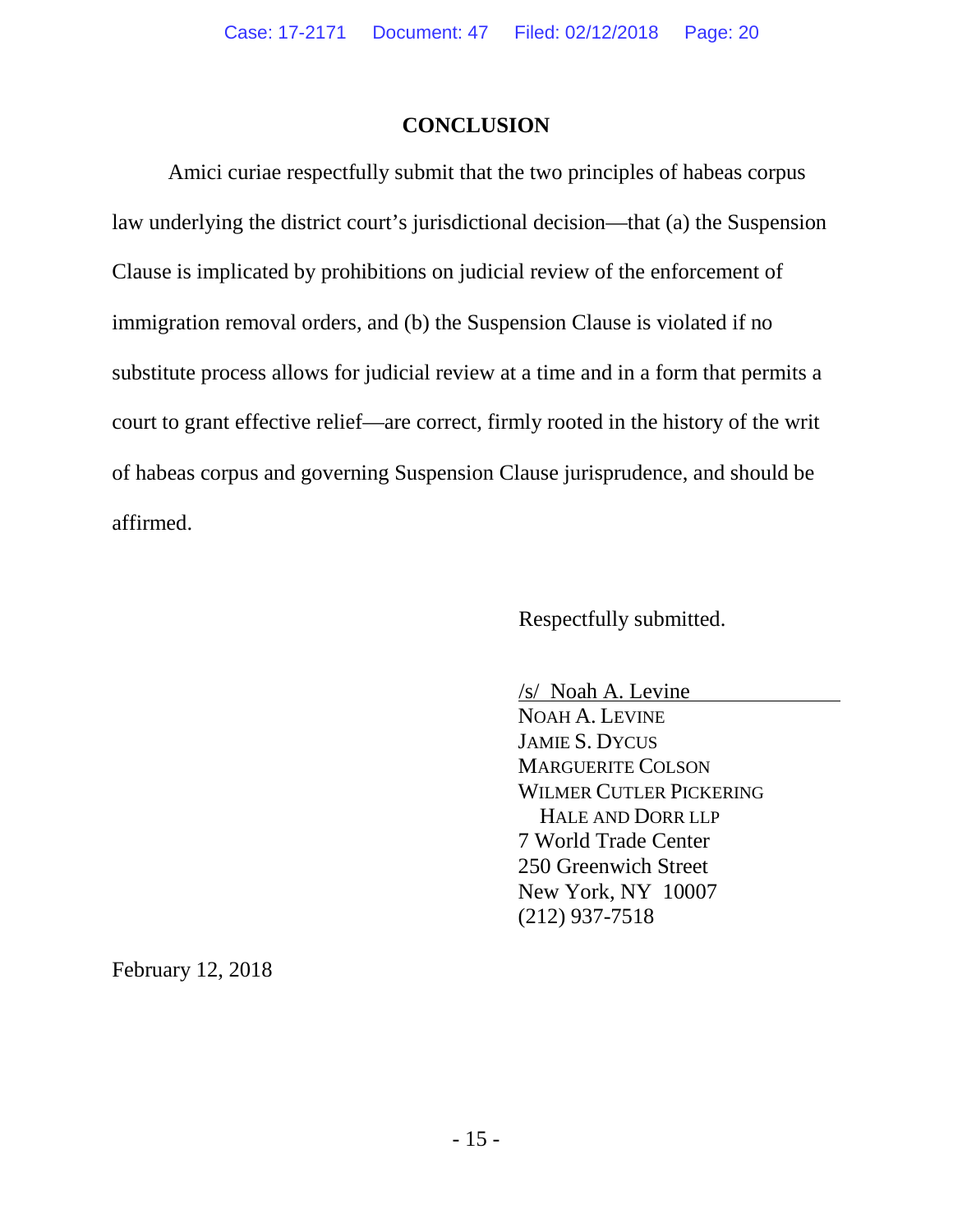# **ADDENDUM – LIST OF AMICI CURIAE**[∗](#page-20-0)

Sarah H. Cleveland Louis Henkin Professor of Human and Constitutional Rights Faculty Co-Director, Human Rights Institute Columbia Law School

Eric M. Freedman Siggi B. Wilzig Distinguished Professor of Constitutional Rights Maurice A. Deane School of Law at Hofstra University

Brandon L. Garrett White Burkett Miller Professor of Law and Public Affairs Justice Thurgood Marshall Distinguished Professor of Law University of Virginia School of Law

Lucas Guttentag Professor of the Practice of Law Stanford Law School

Randy A. Hertz Professor of Clinical Law New York University School of Law

Lee Kovarsky Professor of Law University of Maryland Francis King Carey School of Law

Christopher N. Lasch Associate Professor of Law University of Denver Sturm College of Law

Stephen H. Legomsky John S. Lehmann University Professor Emeritus Washington University School of Law

 $\overline{a}$ 

<span id="page-20-0"></span><sup>∗</sup> Institutional affiliations are provided for identification purposes only.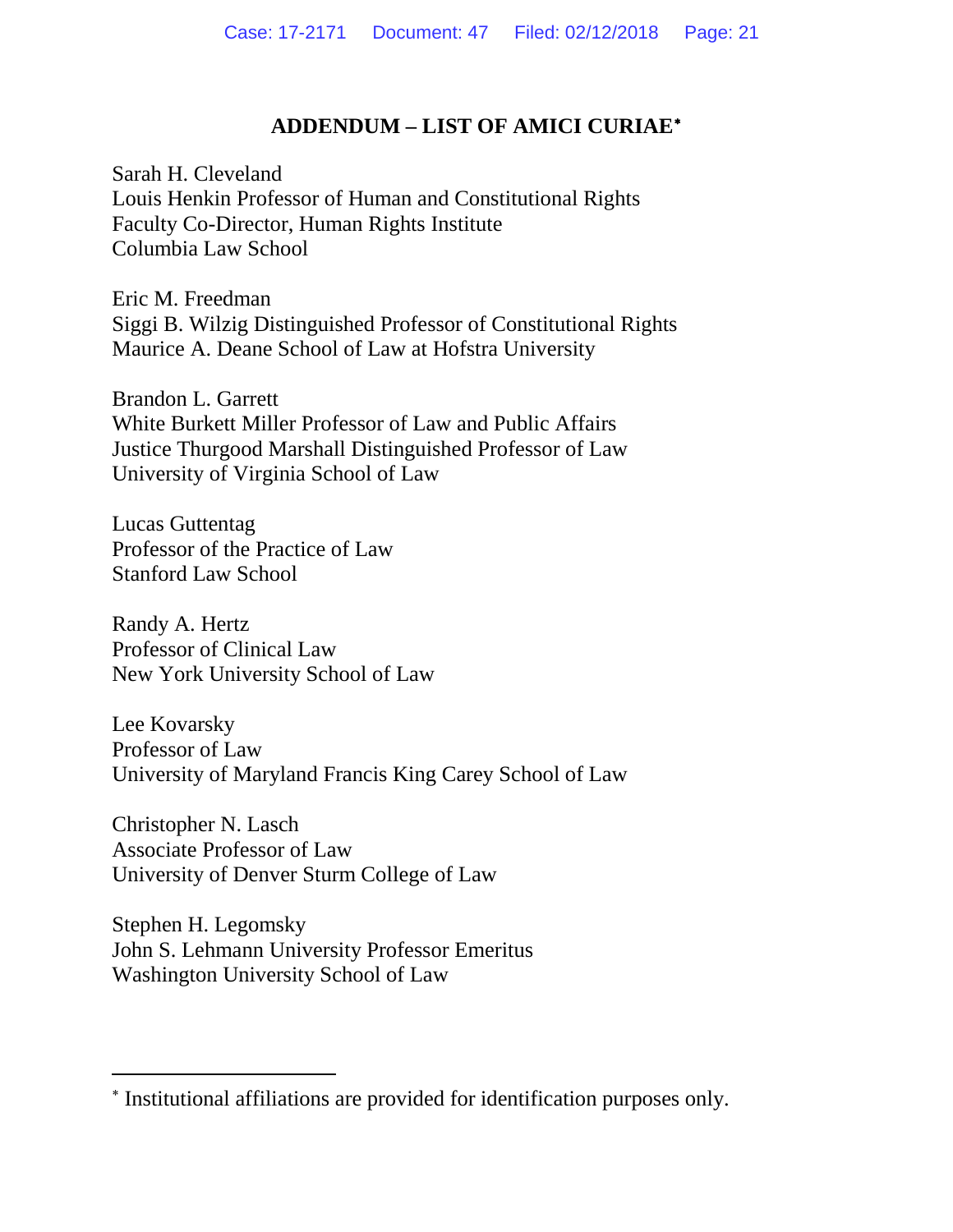Nancy Morawetz Professor of Clinical Law New York University School of Law

Hiroshi Motomura Susan Westerberg Prager Professor of Law School of Law University of California, Los Angeles (UCLA)

Gerald L. Neuman J. Sinclair Armstrong Professor of International, Foreign, and Comparative Law Harvard Law School

David L. Shapiro William Nelson Cromwell Professor of Law, Emeritus Harvard Law School

Stephen I. Vladeck A. Dalton Cross Professor in Law University of Texas School of Law

Michael J. Wishnie William O. Douglas Clinical Professor of Law Yale Law School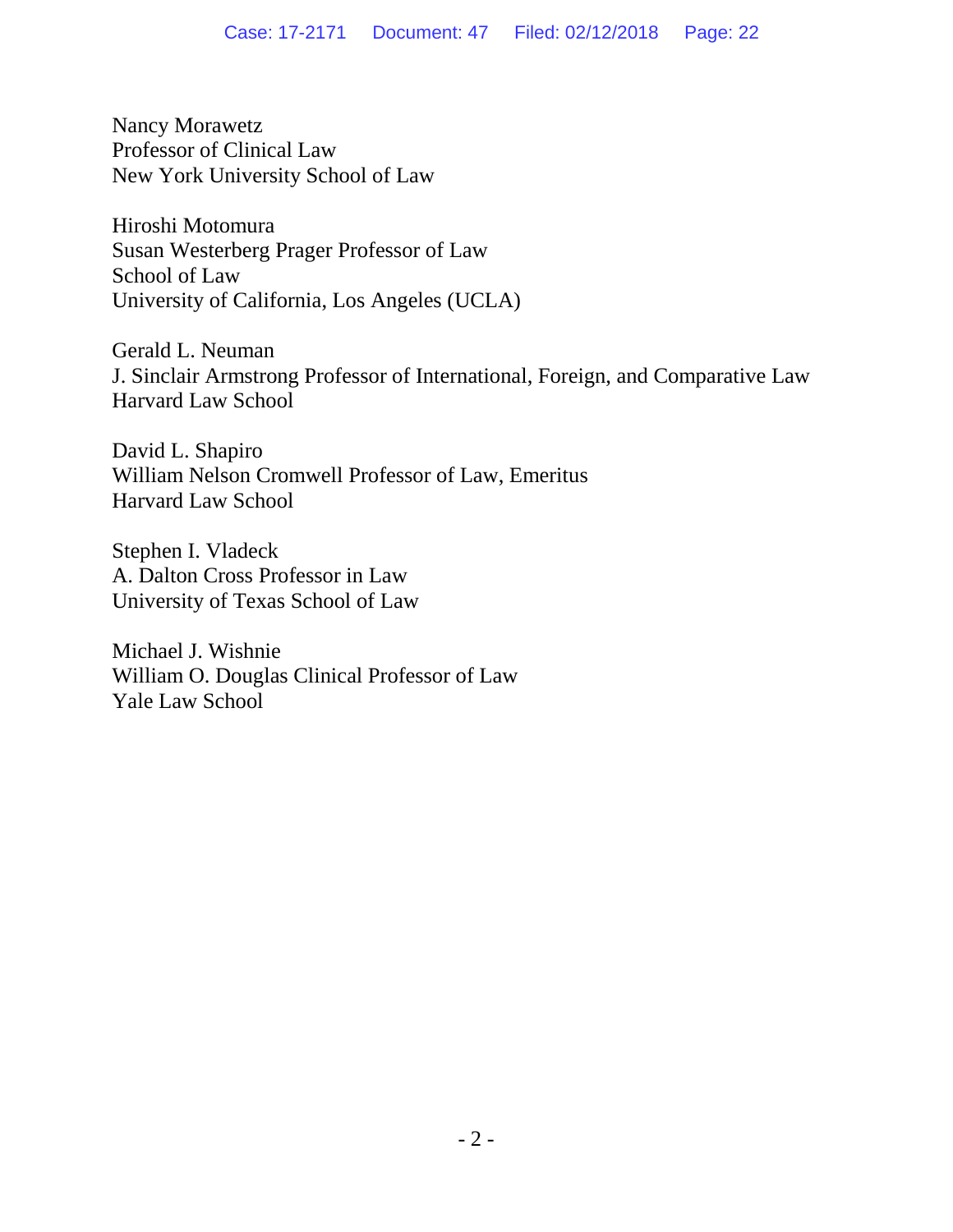### **CERTIFICATE OF COMPLIANCE**

Pursuant to Fed. R. App. P.  $32(g)(1)$ , the undersigned hereby certifies that this brief complies with the type-volume limitation of Fed. R. App. P. 29(a)(5) and Fed. R. App. P. 32(a)(7)(B)(i).

1. Exclusive of the exempted portions of the brief, as provided in Fed. R. App. P. 32(f) and Sixth Circuit Rule 32(b)(1), the brief contains 3,701 words.

2. The brief has been prepared in proportionally spaced typeface using Microsoft Word 2016 in 14 point Times New Roman font. As permitted by Fed. R. App. P.  $32(g)(1)$ , the undersigned has relied upon the word count feature of this word processing system in preparing this certificate.

> /s/ Noah A. Levine NOAH A. LEVINE

February 12, 2018